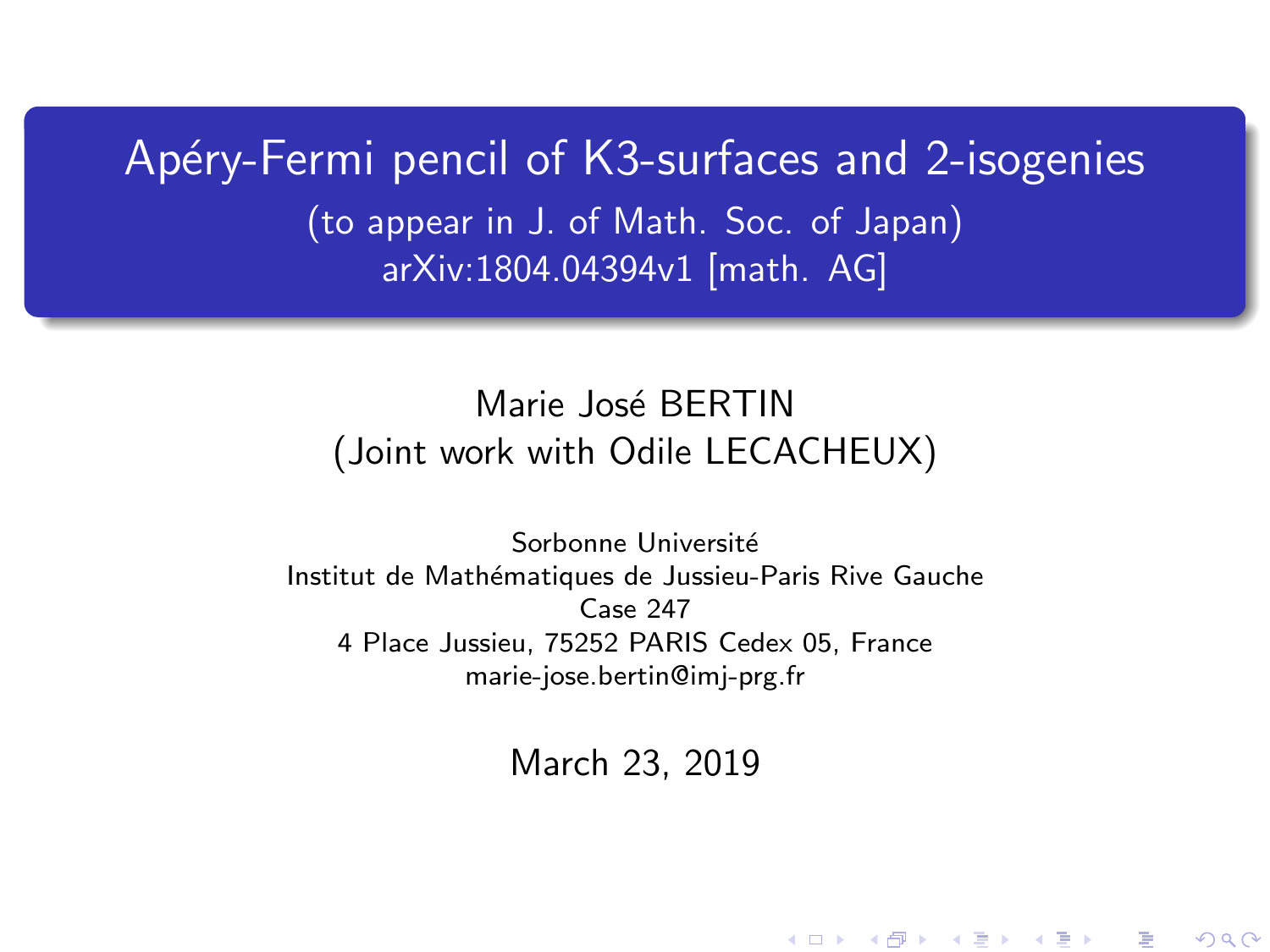History of the family of Laurent polynomials

$$
P_k = X + \frac{1}{X} + Y + \frac{1}{Y} + Z + \frac{1}{Z} - k
$$

defining the K3-surfaces  $Y_k$ .

First studied by Peters and Stienstra (1989)

"A pencil of K3-surfaces related to Apéry's recurrence for  $\zeta(3)$  and Fermi surfaces for potential zero" (among all they gave its Picard-Fuchs differential equation),

- and used by Bertin to find explicit Mahler measures of the polynomials (2006, 2010, 2018).
- $\bullet$  Bertin and Lecacheux found all the 30 elliptic fibrations of  $Y_2$  (2010).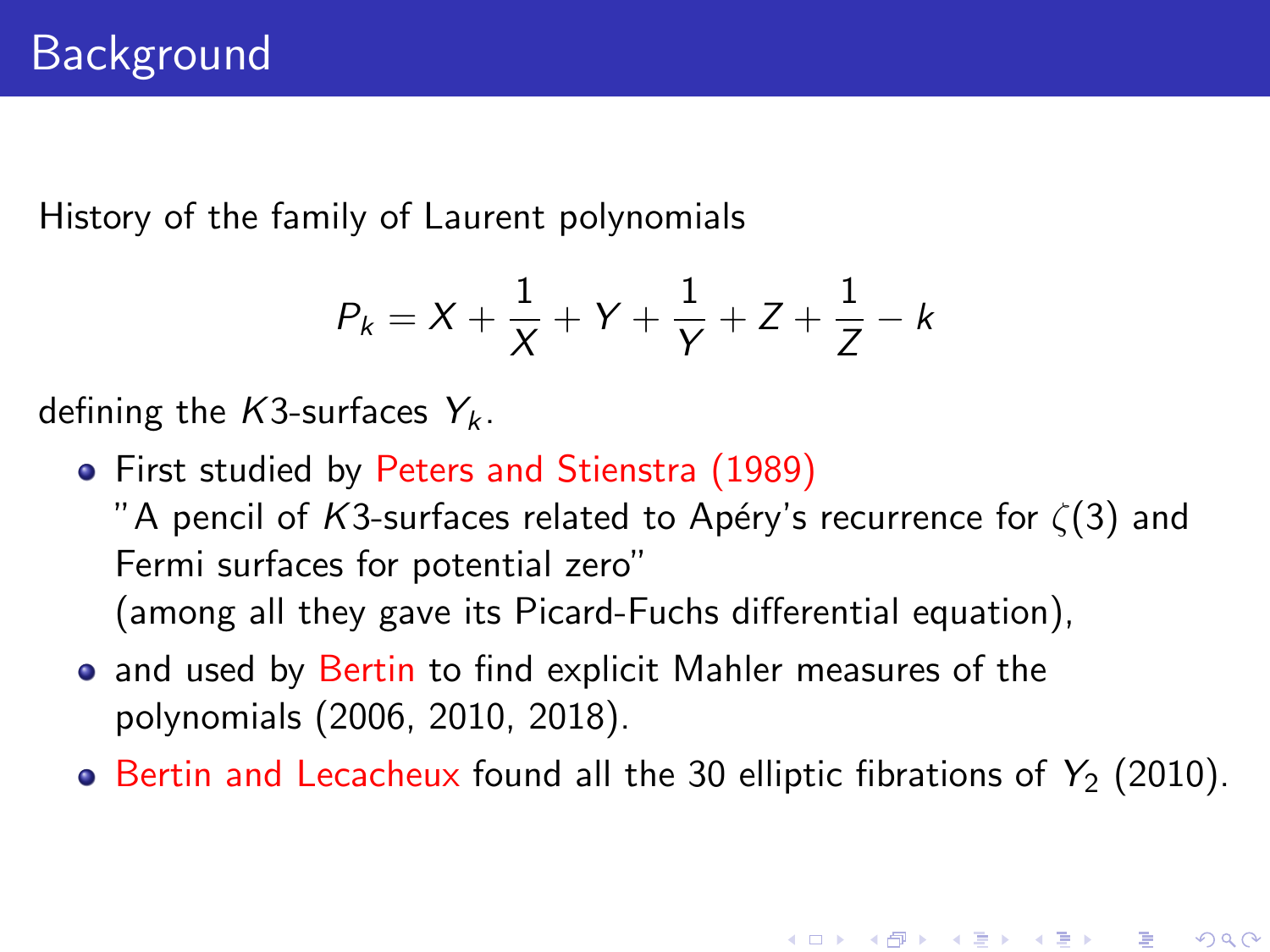- Recently (April 2018), Bertin and Lecacheux found all the 27 elliptic fibrations with a Weierstrass equation of the generic member  $Y_k$ . Moreover when these fibrations are endowed with a 2-torsion section, they studied the corresponding 2-isogenies.
- Almost at the same time (October 2018), Festi and van Straten published

"Bhabha Scattering and a special pencil of K3-surfaces" relating this pencil to quantum field theory and Feynman diagrams.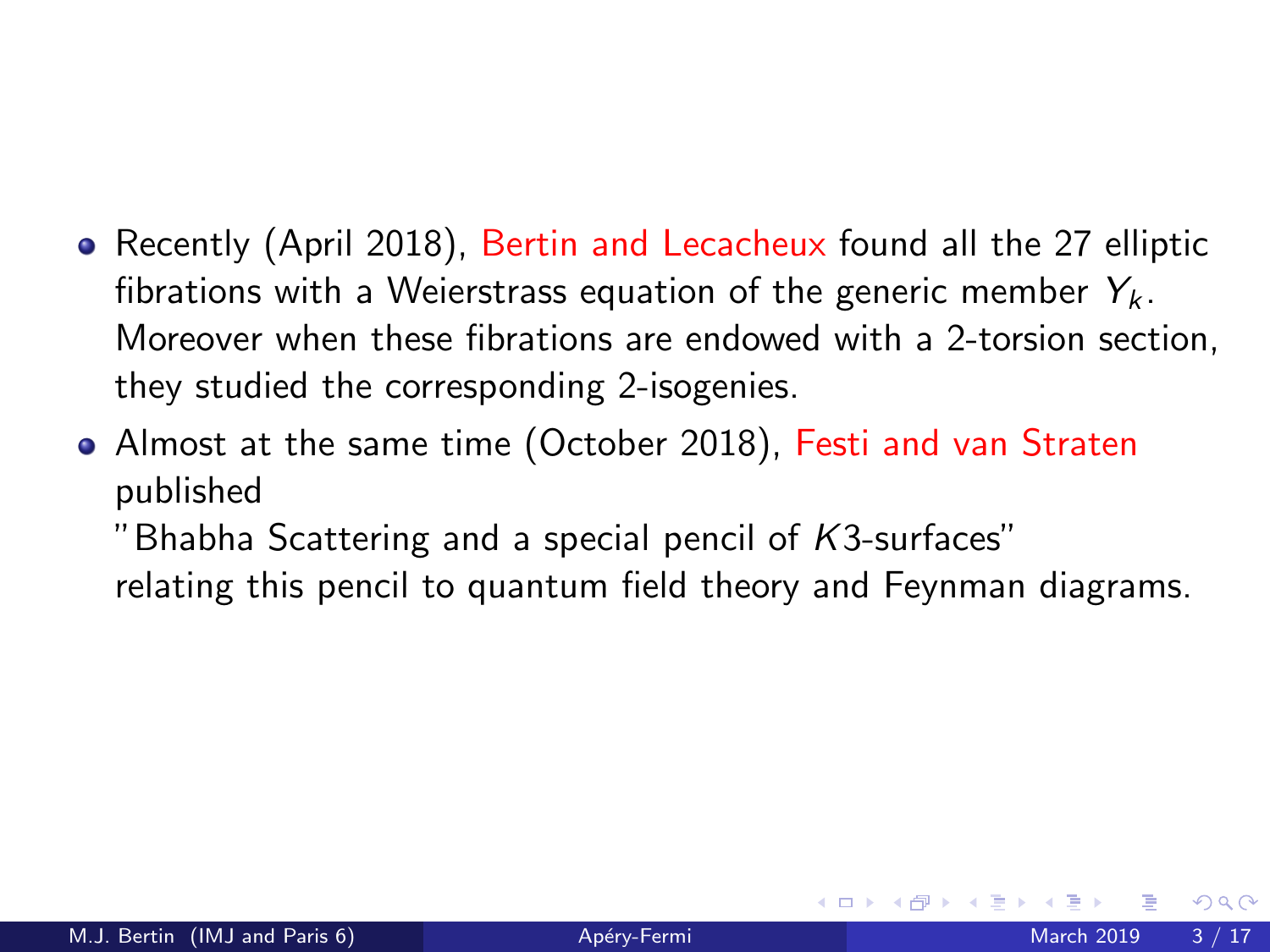## What's a K3-surface?

A double covering branched along a plane sextic for example defines a K3- surface X.

In our case

$$
(2z + x + \frac{1}{x} + y + \frac{1}{y} - k)^2 = (x + \frac{1}{x} + y + \frac{1}{y} - k)^2 - 4
$$

• There is a unique holomorphic 2-form  $\omega$  on X up to a scalar. •  $H_2(X, \mathbb{Z})$  is a free group of rank 22.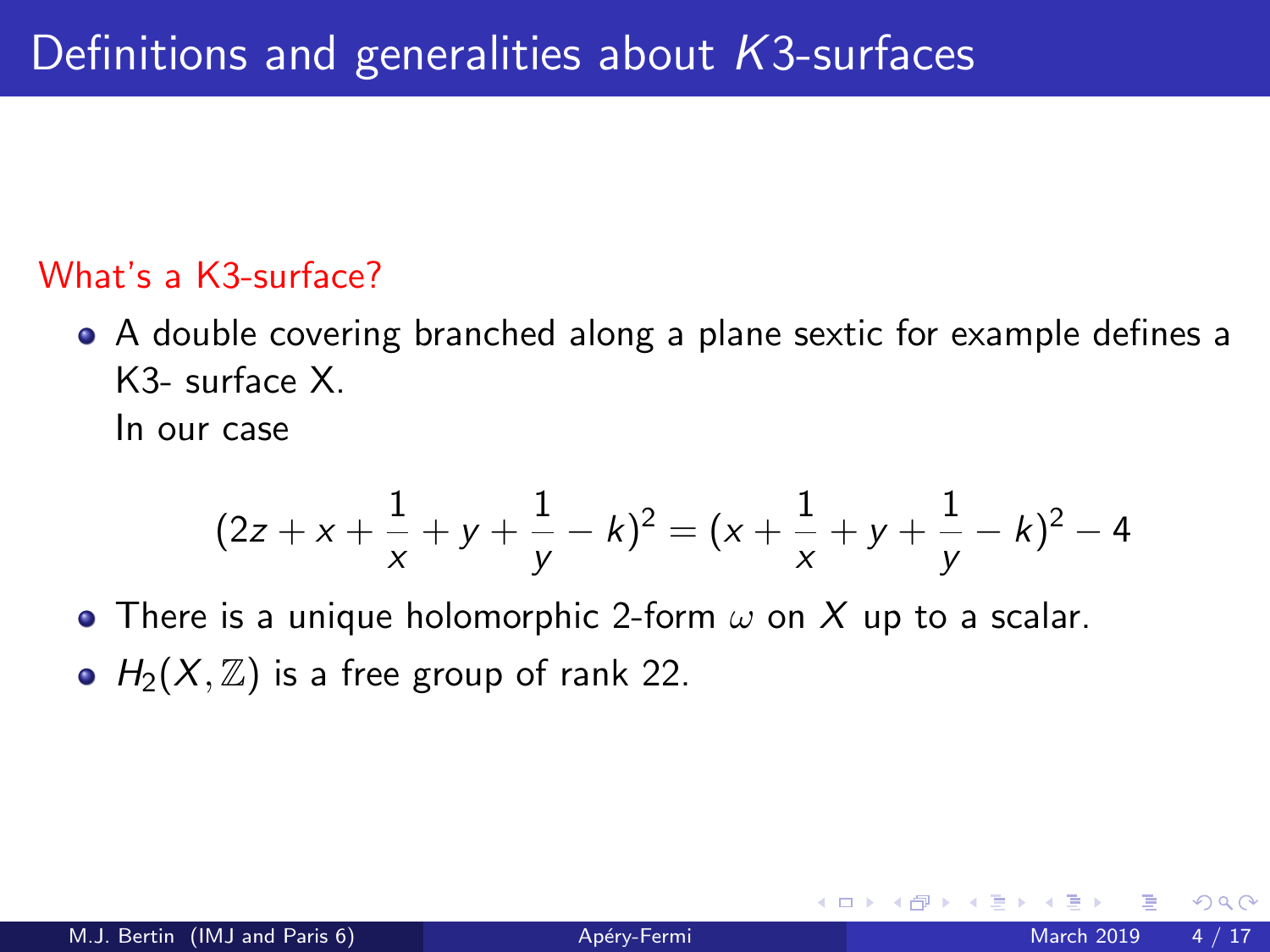• With the intersection pairing,  $H_2(X, \mathbb{Z})$  is a lattice and

$$
\mathit{H}_2(X,\mathbb{Z})\simeq U_2^3\perp (-\mathit{E}_8)^2:=\mathcal{L}
$$

 $\mathcal L$  is the K3-lattice,  $U_2$  the hyperbolic lattice of rank 2,  $E_8$  the unique even positive definite unimodular lattice of rank 8.

$$
Pic(X) \subset H_2(X,\mathbb{Z}) \simeq Hom(H^2(X,\mathbb{Z}),\mathbb{Z})
$$

where  $Pic(X)$  is the group of divisors modulo linear equivalence, parametrized by the algebraic cycles.

$$
Pic(X) \simeq \mathbb{Z}^{\rho(X)}
$$
  

$$
\rho(X) := \text{Picard number of } X
$$
  

$$
1 \le \rho(X) \le 20
$$

٥

٥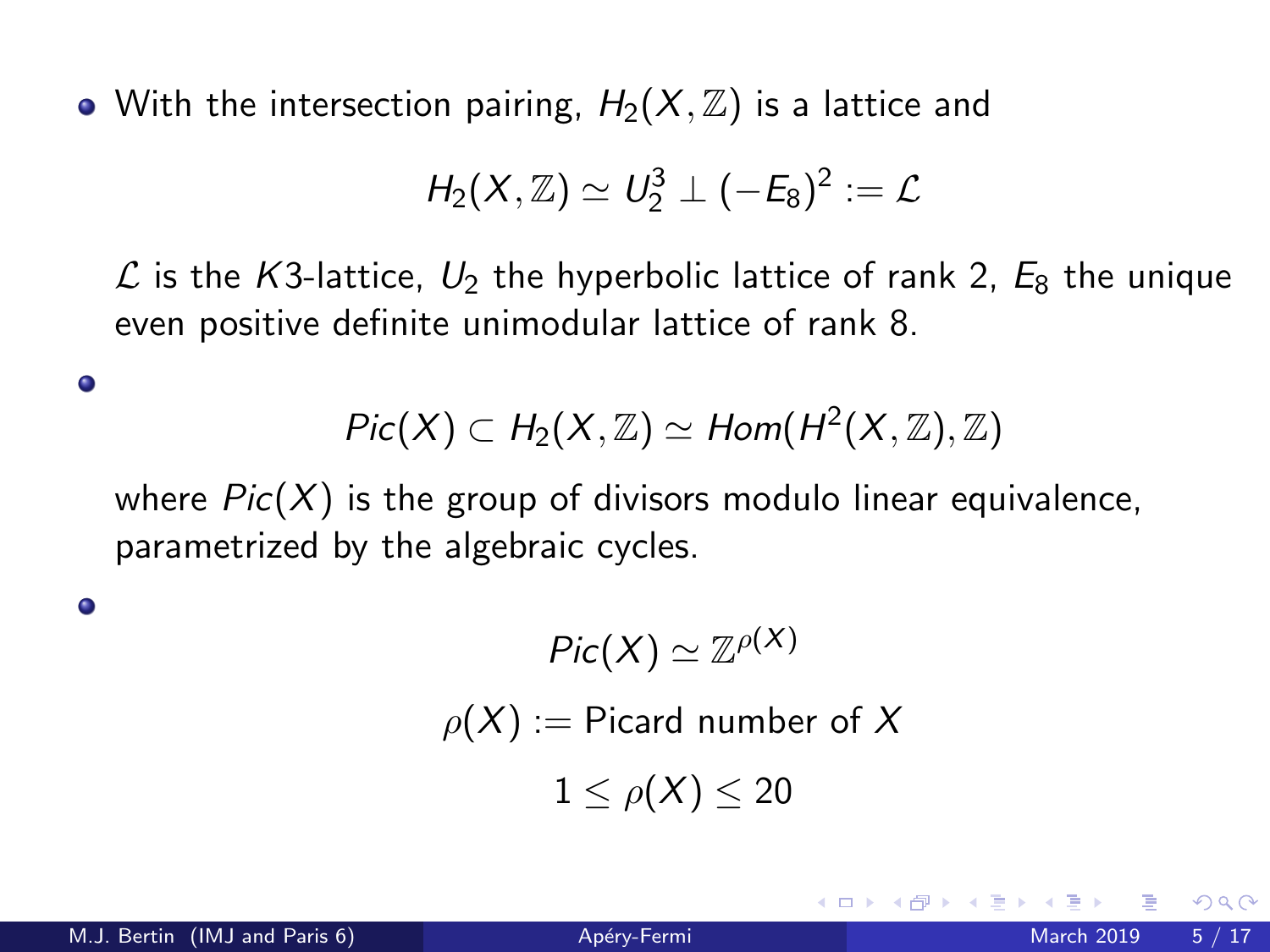$$
\mathcal{T}(X):=(\mathit{Pic}(X))^{\perp}
$$

is the transcendental lattice of dimension 22  $\rho(X)$ 

If  $\{\gamma_1, \cdots, \gamma_{22}\}$  is a Z-basis of  $H_2(X, \mathbb{Z})$  and  $\omega$  the holomorphic 2-form,  $\int \omega$ 

is called a period of  $X$  and

$$
\int_{\gamma}\omega=0\,\,\text{for}\,\,\gamma\in\mathit{Pic}(X).
$$

 $\gamma_i$ 

If  $\{X_z\}$  is a family of  $K3$  surfaces,  $z\in\mathbb{P}^1$  with generic Picard number  $ρ$  and  $ω<sub>z</sub>$  the corresponding holomorphic 2-form, then the periods of  $X_z$  satisfy a Picard-Fuchs differential equation of order  $k = 22 - \rho$ . For our family  $k = 3$ .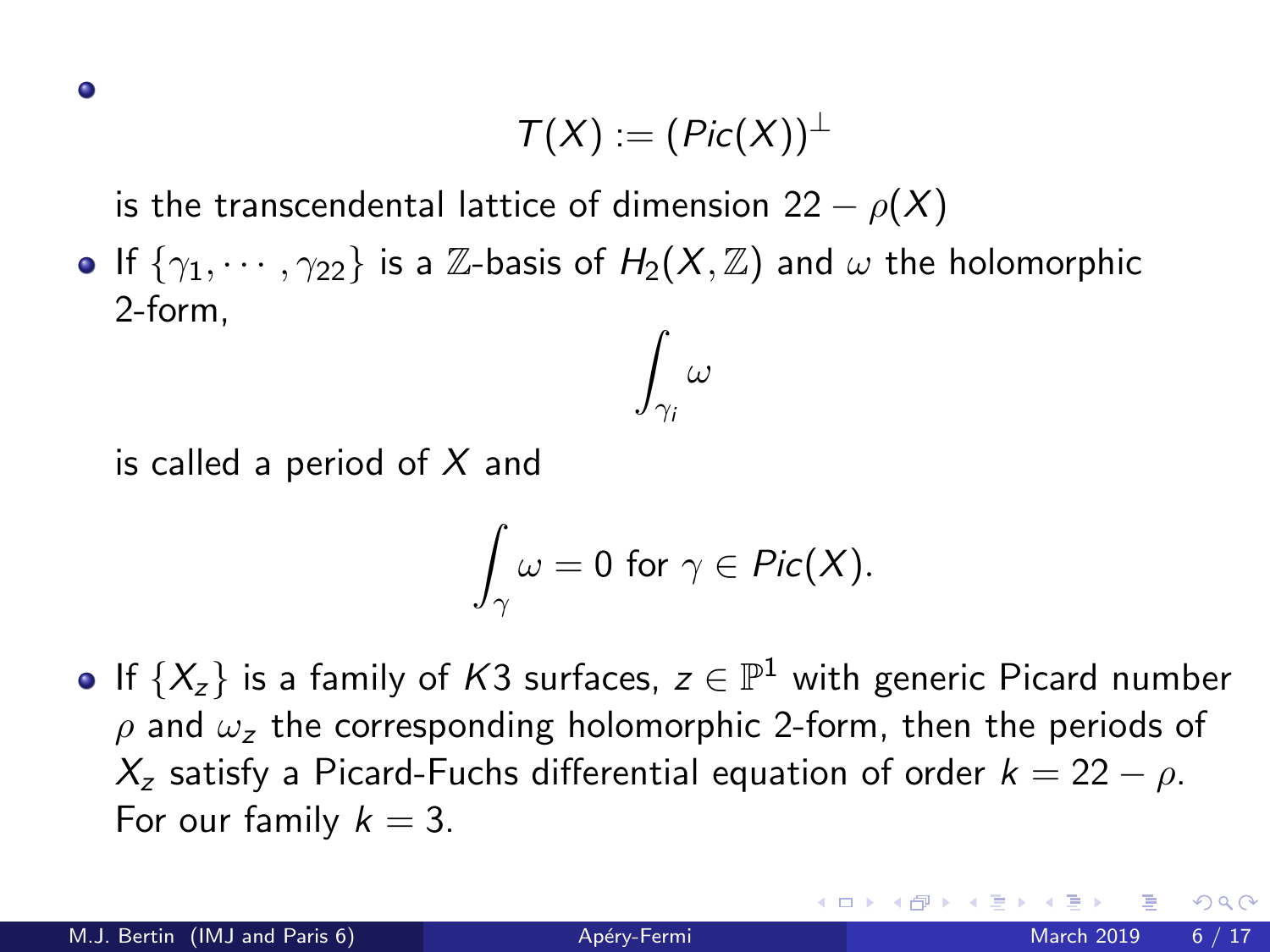$\bullet$  In fact, by Morrison, a M-polarized K3-surface, with Picard number 19 has a Shioda-Inose s tructure, that means

$$
X
$$
\n
$$
Y = \text{Kum}(A/\pm 1)
$$
\n
$$
A = E \times E/C_N
$$

If the Picard number  $\rho = 20$ , then the elliptic curve E is CM.

4 0 8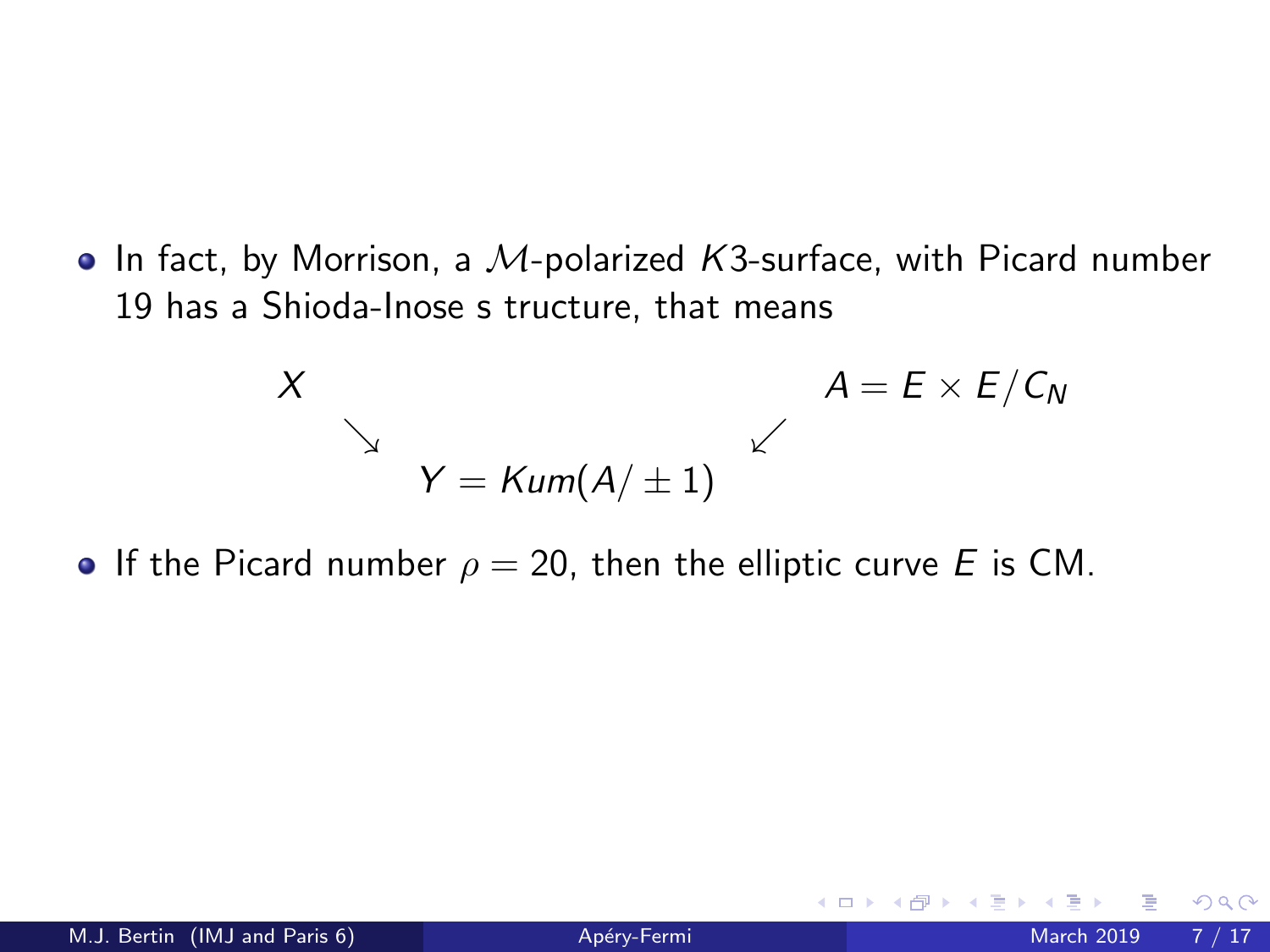# Properties of the Apéry-Fermi pencil

Affine equations:

$$
X+\frac{1}{X}+Y+\frac{1}{Y}+Z+\frac{1}{Z}=k, \quad k\in\mathbb{C}
$$

Let  $k=s+\frac{1}{s}$  $\frac{1}{s}$ , the fibers of the Fermi fibration

$$
\pi_{\mathsf{s}}:\mathcal{Z}\to\mathbb{P}^1(\mathsf{s})
$$

give elliptic  $\mathcal{K}3$ -surfaces  $\textit{Y}_k$  except  $s \notin \{0, \infty, \pm 1, 3 \pm 2\}$ √  $2, -3 \pm 2$ √ 2}.

$$
NS(Y_k) = E_8(-1) \oplus E_8(-1) \oplus U \oplus \langle -12 \rangle
$$

$$
T(Y_k) = U \oplus \langle 12 \rangle
$$

(U is the hyperbolic lattice and  $E_8$  the unique positive definite even unimodular lattice of rank 8)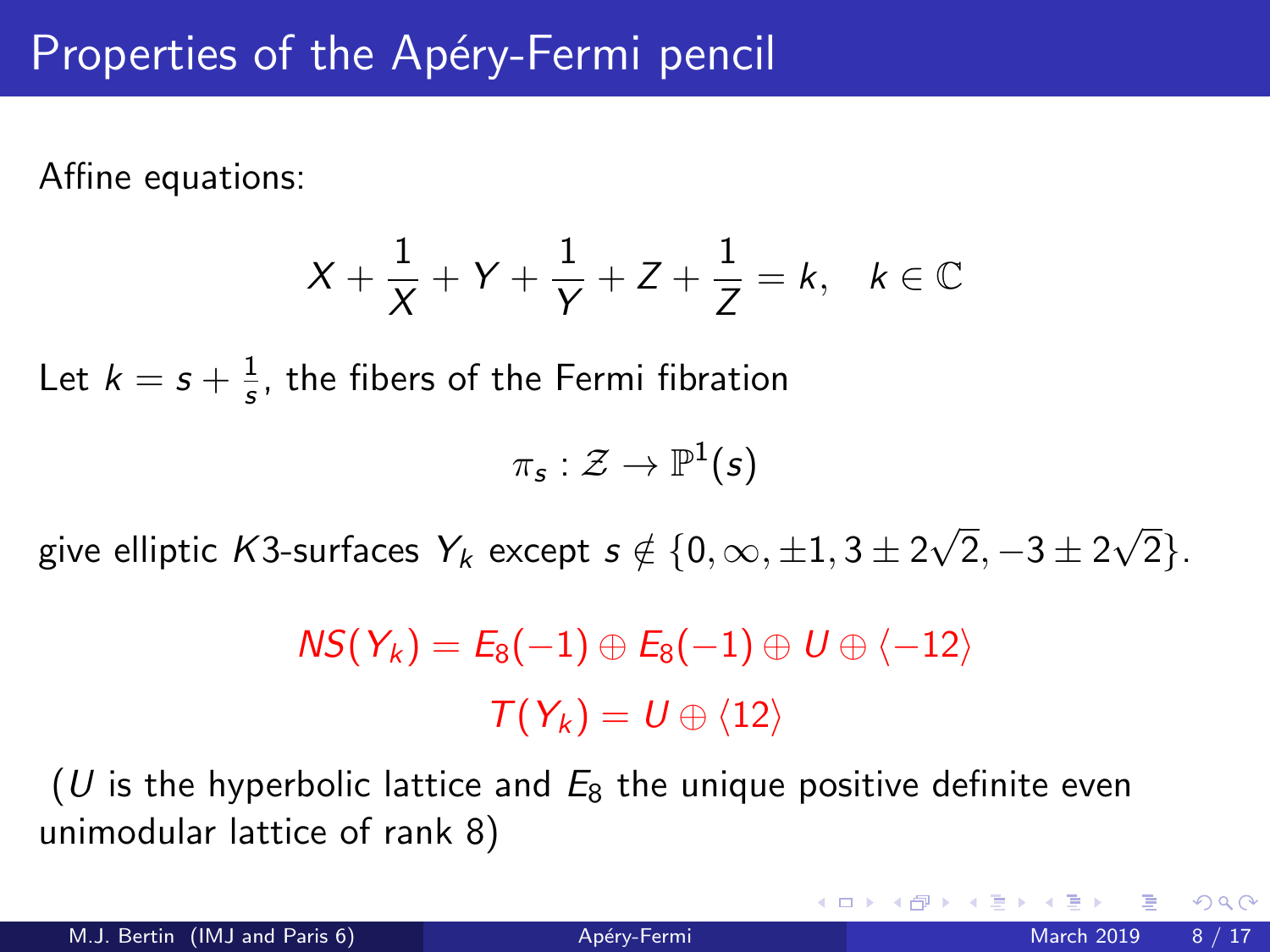Hence this family appears as a family of  $M_6$ -polarized K3-surfaces  $Y_k$  with period  $t \in \mathcal{H}$ . And we deduce from a result of Dolgachev the following property. Let  $E_t = \mathbb{C}/\left(\mathbb{Z} + t\mathbb{Z}\right)$  and  $E'_t = \mathbb{C}/\left(\mathbb{Z} + (-\frac{1}{6t})\right)$  $\frac{1}{6t}$ ) $\mathbb{Z}$ ) be the corresponding pair of isogenous elliptic curves. Then there exists a canonical involution  $\tau$  on  $Y_k$  such that  $Y_k/(\tau)$  is birationally isomorphic to the Kummer surface  $E_t\times E'_t/(\pm 1)$ .

This result is linked to the Shioda-Inose structure of K3-surfaces with Picard number 19 and 20 described first by Shioda and Inose and exten ded by Morrison.

Since the Picard rank of the generic  $Y_k$  is 19 and of its singular members is 20, all these K3-surfaces are concerned by the following results.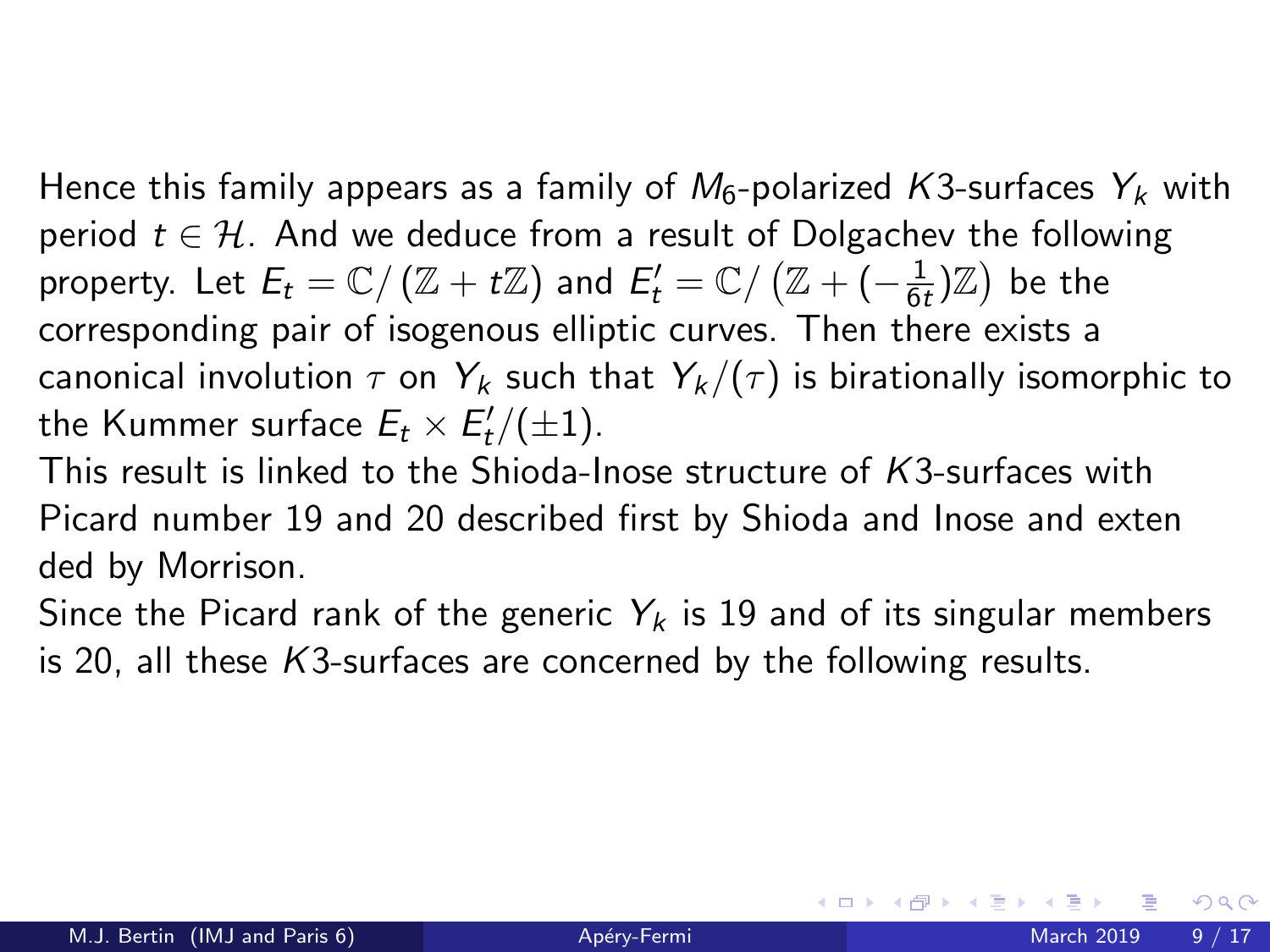Shioda considers an elliptic  $K3$ -surface S (with a section) with two II\*-fibres and proved that every Shioda-Inose structure can be extended to a sandwich, that is, given a  $K3$  surface S, if there exists a unique Kummer surface  $K = Km(C_1 \times C_2)$  with two rational maps of degree 2,  $S \to K$  and  $K \to S$  where  $C_1$  and  $C_2$  are elliptic curves.

Then van Geemen-Sarti, Comparin-Garbagnati, Koike and Schütt, realized sandwich Shioda-Inose structures via elliptic fibrations with 2-torsion sections.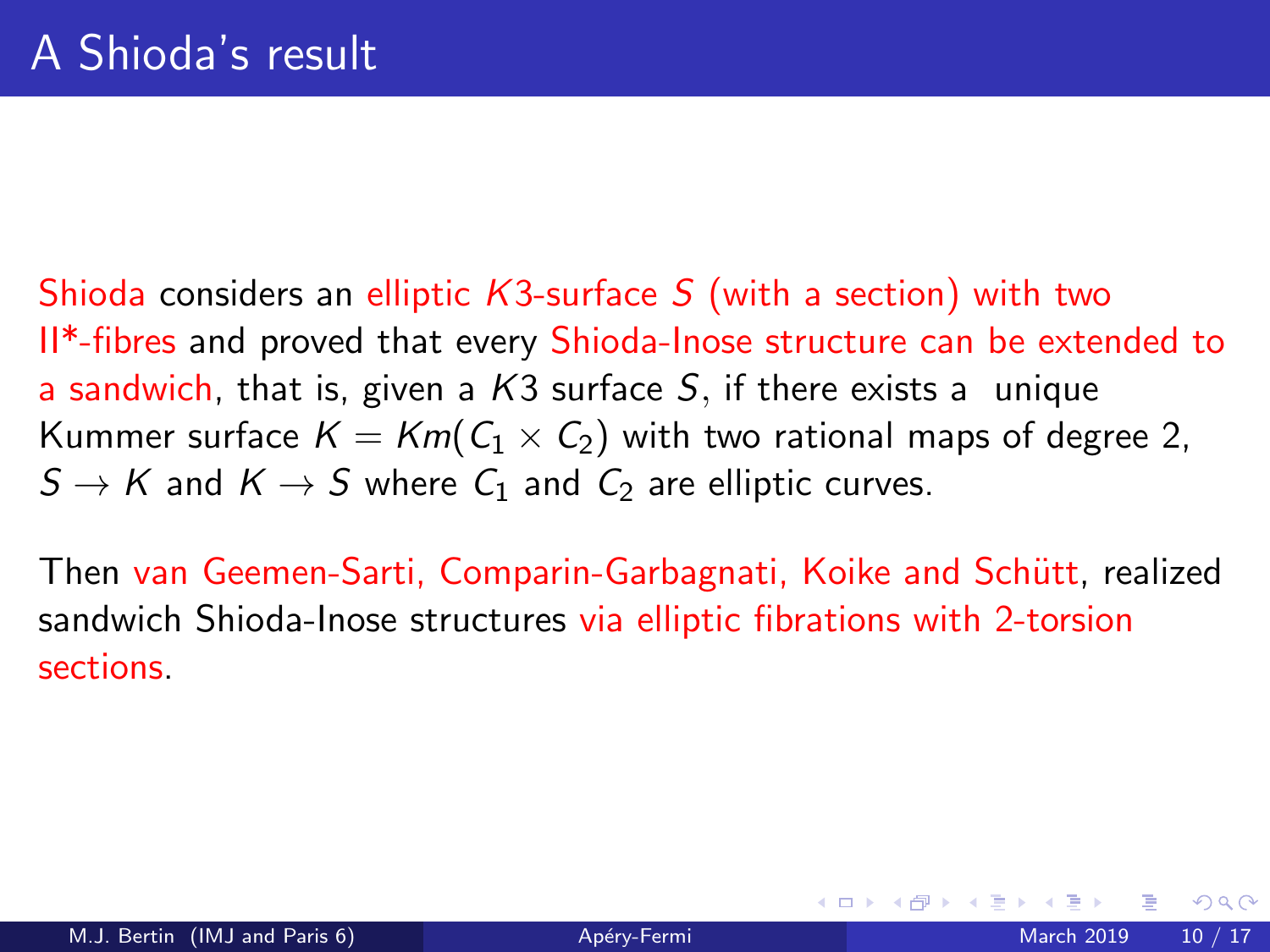- $\bullet$  The shioda's "Kummer sandwiching" between a K3-surface S and its Kummer  $K$  is in fact a 2-isogeny between two elliptic fibrations.
- $\bullet$  Bertin and Lecacheux have determined all the elliptic fibrations of  $Y_2$ and found many 2-torsion sections.

So our goal was the following: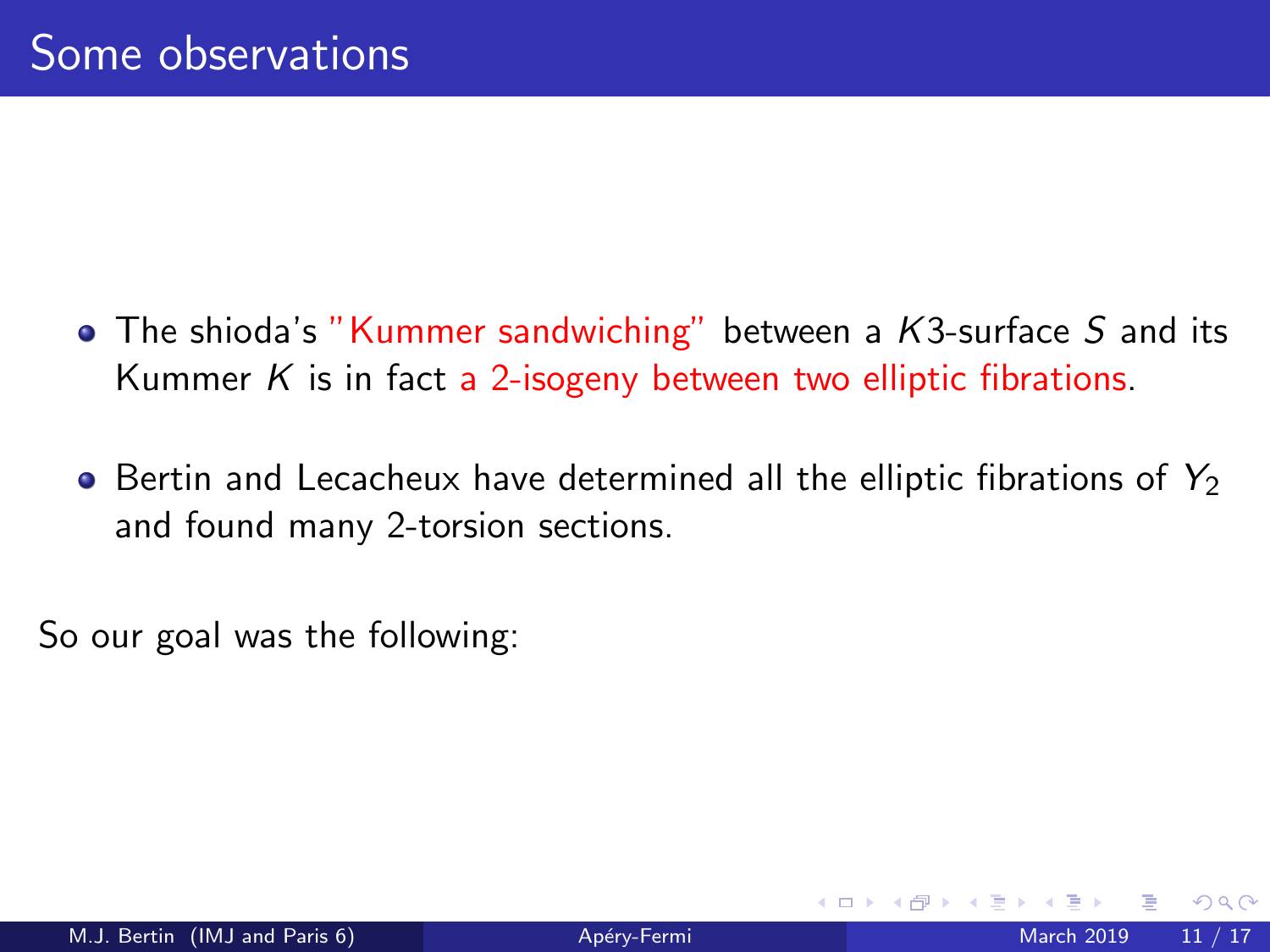- Find all the elliptic fibrations of  $Y_k$
- Select those with a 2-torsion section  $T$ : they define an involution  $\iota$  on  $Y_k$  called van Geemen-Sarti involution
- Take the minimal resolution of the quotient  $Y_k/\iota$  and give its caracterization.

4 0 8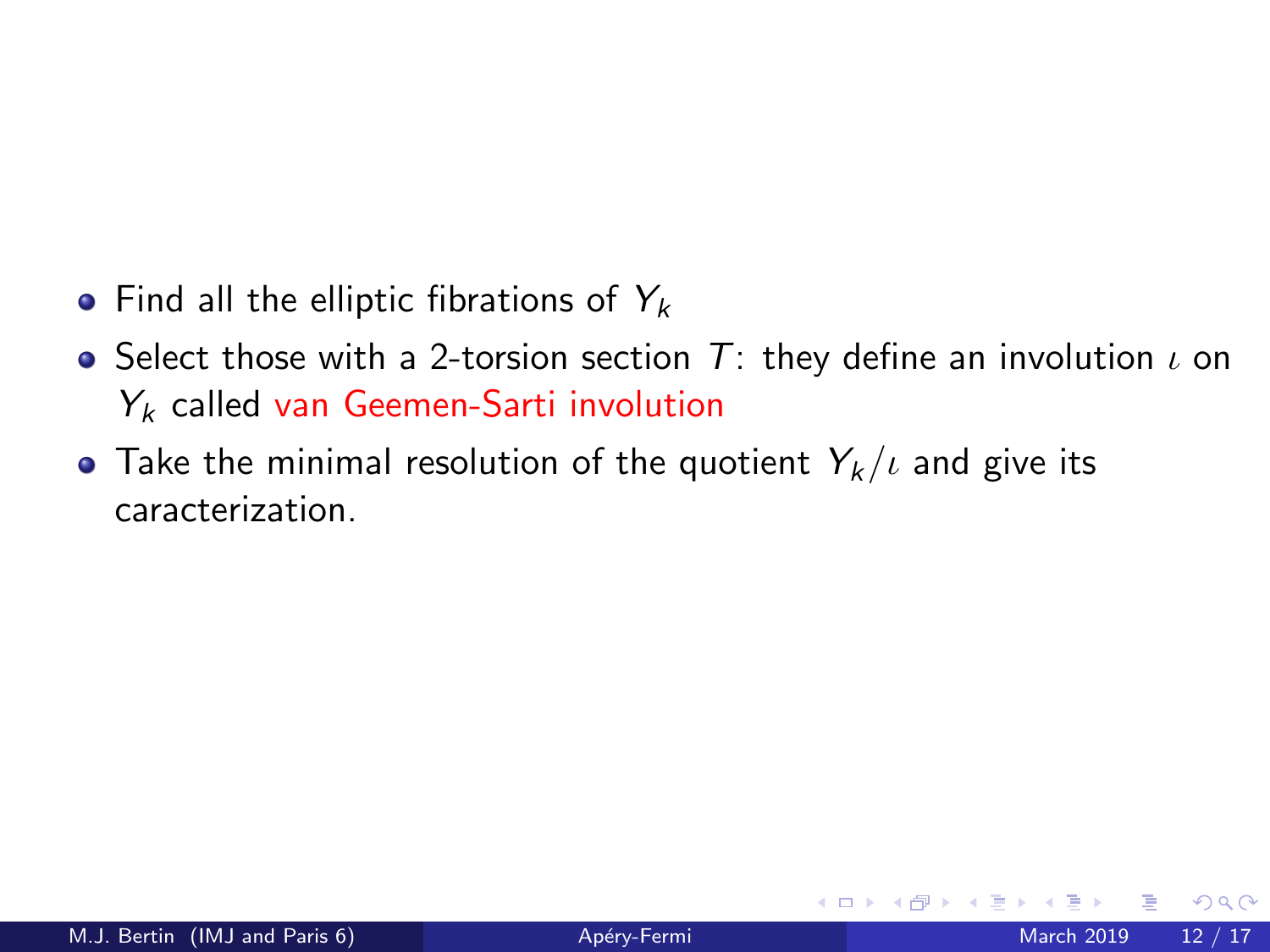#### Theorem

# (B.-Lecacheux (2018))

- **Either**  $Y_k/t$  **is the Kummer surface**  $K_k$  **associated to**  $Y_k$  **and given by** its Shioda-Inose structure (in that case  $\iota$  is called "Morrison-Nikulin" involution)
- Or  $Y_k/\iota = S_k$  where  $S_k$  is a K3-surface with transcendental lattice

$$
\mathcal{T}(S_k)=\langle -2\rangle\oplus\langle 2\rangle\oplus\langle 6\rangle
$$

• There exist some genus 1 fibrations of  $K_k$  without section whose Jacobian variety is  $S_k$ .

Remark:  $S_k$  is not a Kummer surface but is the Hessian K3-surface of a general cubic surface with 3 nodes studied by Dardanelli and van Geemen.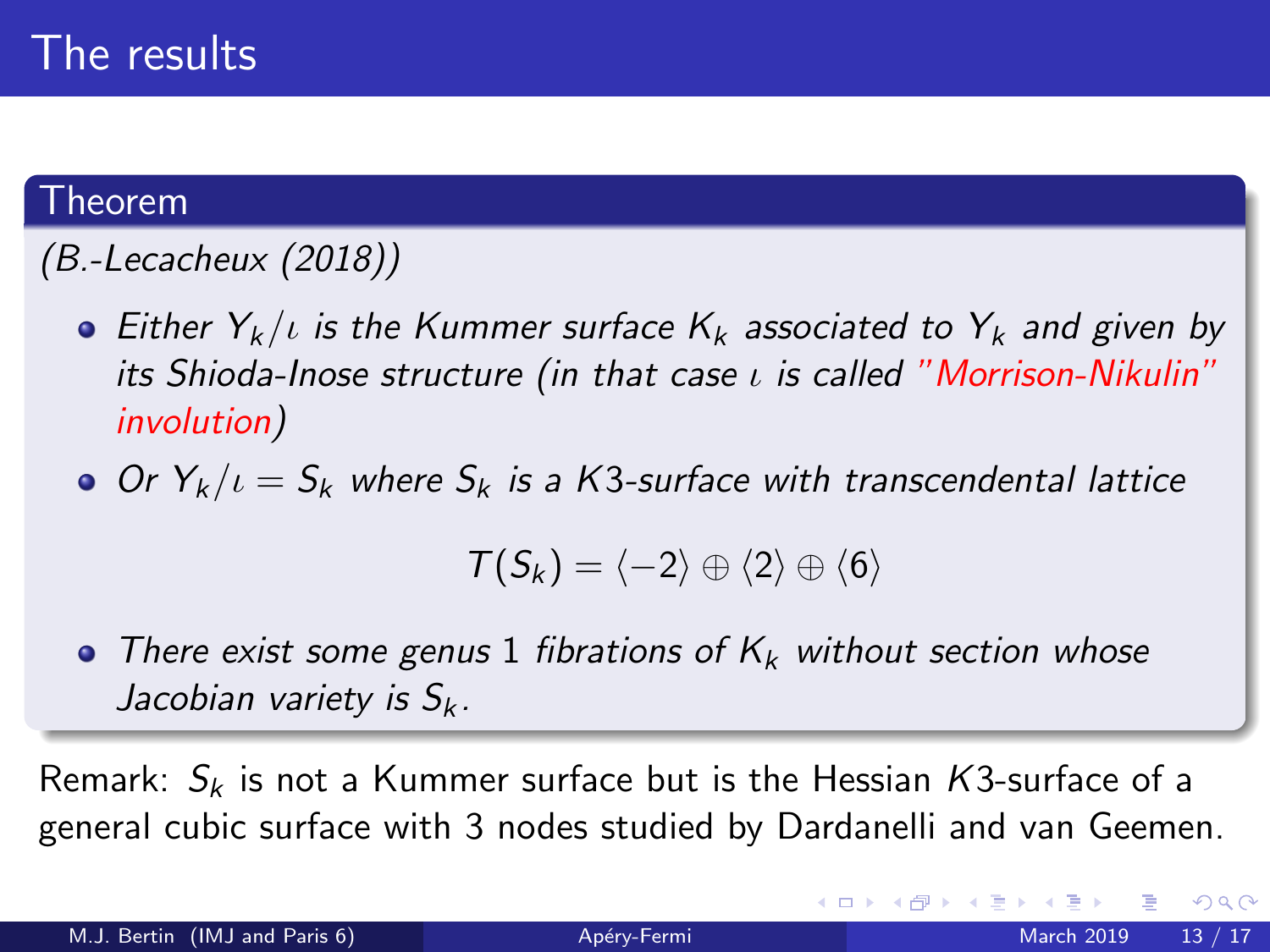- The Kneser-Nishiyama technique: in our case all the elliptic fibrations come from all the primitive embeddings of  $A_2 \oplus D_5$  into the Niemeier lattices.
- **•** Elkies's 2-neighbor method to derive Weierstrass equations from one of them.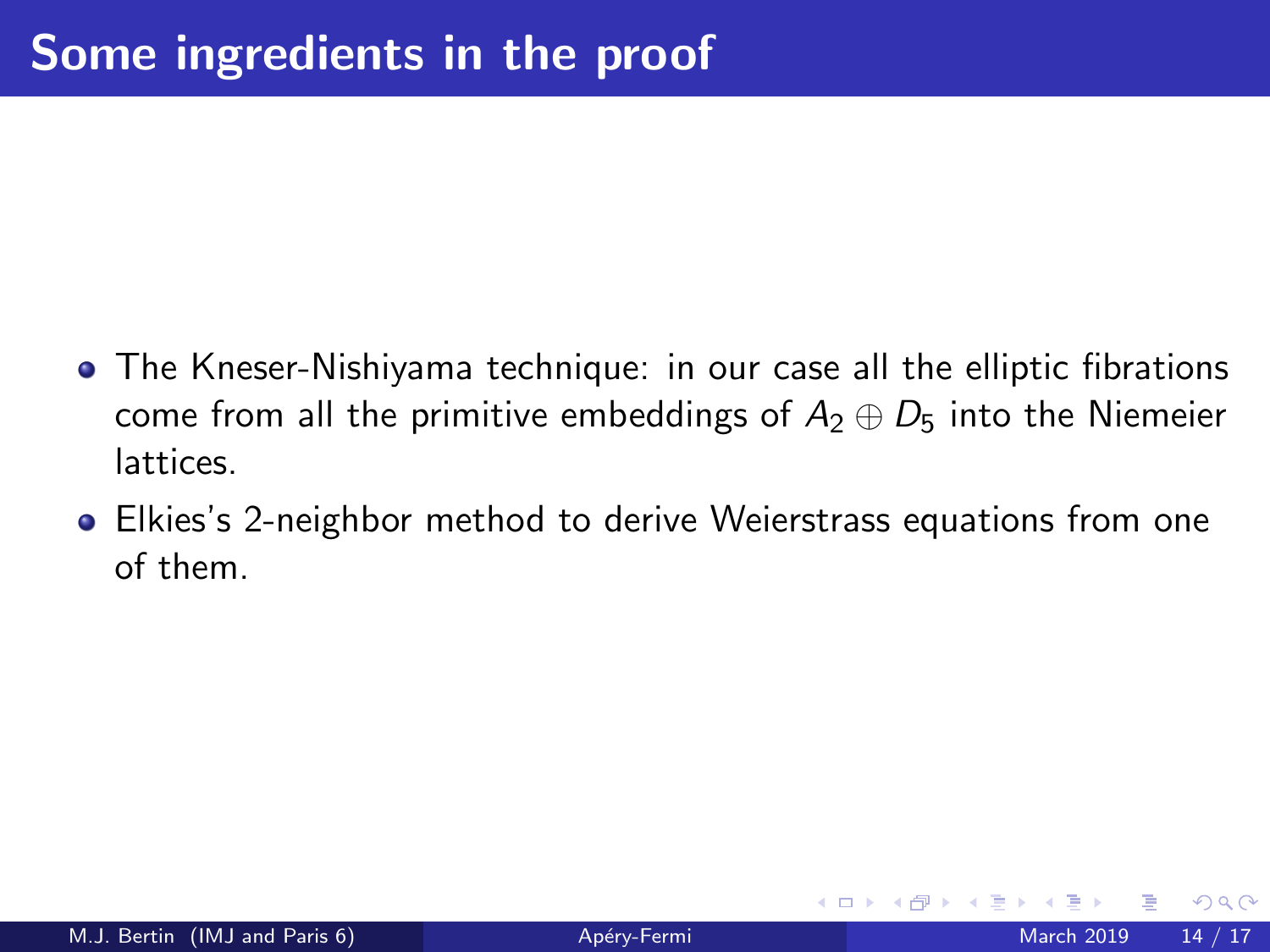There are more elliptic fibrations with 2-torsion sections on  $Y_2$  than on the generic  $Y_k$ .

#### Theorem

 $\bullet$  The "Morrison-Nikulin" involutions on  $Y_k$  remain "Morrison-Nikulin" involutions on  $Y_2$  sending  $Y_2$  to its Kummer surface  $K_2$ .

 $\bullet$ 

$$
\mathcal{S}_2=\mathcal{Y}_2
$$

That means that the van Geemen-Sarti involutions on  $Y_2$  which are not Morrison-Nikulin, are symplectic automorphisms of order 2 (self-involutions) or exchange two elliptic fibrations of  $Y_2$ .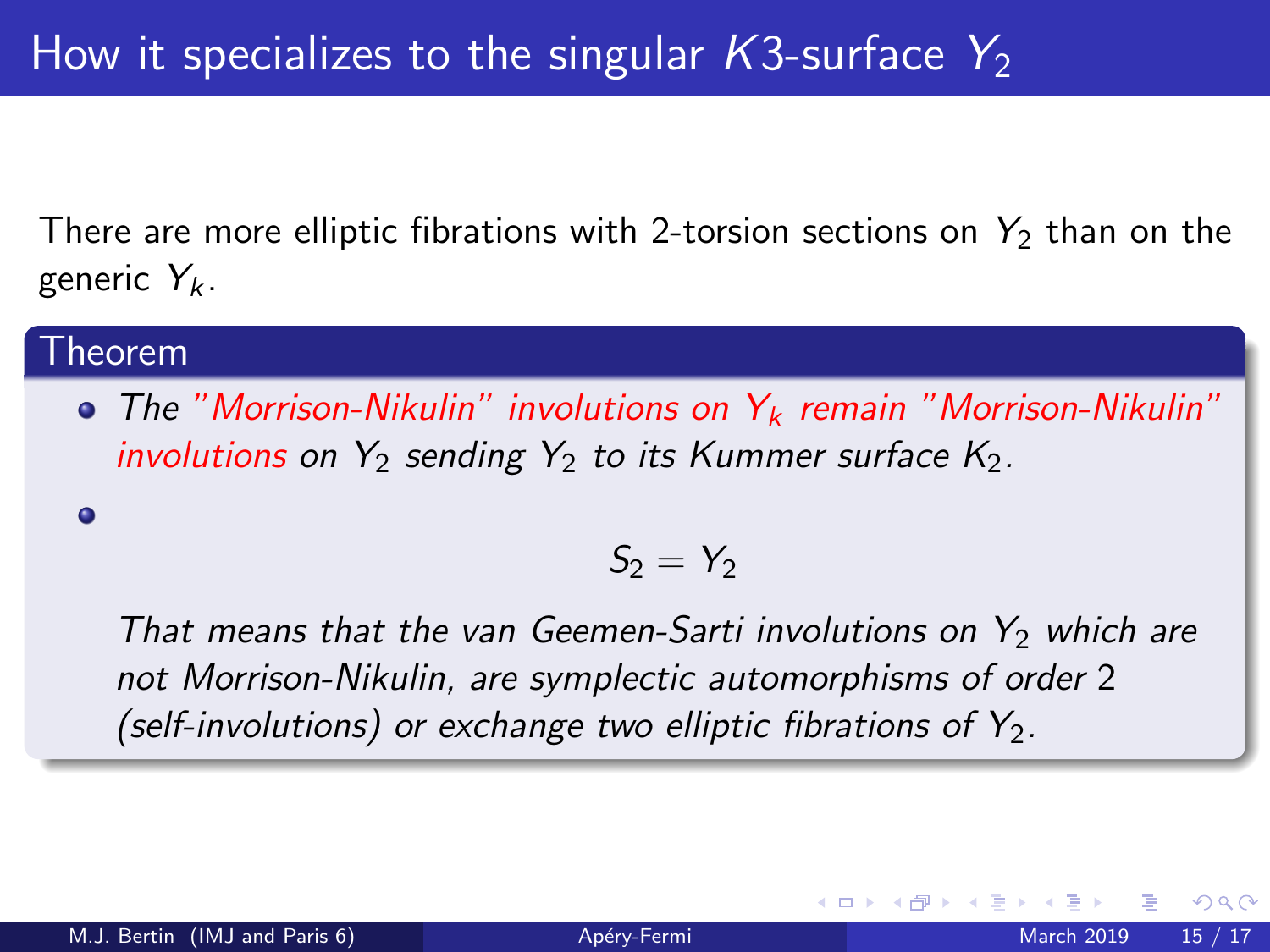The specialization of the genus 1 fibrations on  $K<sub>2</sub>$  provides an example of a Kummer surface  $K<sub>2</sub>$  defined by the product of two isogenous elliptic curves (actually the same elliptic curve of  $j$ -invariant equal to 8000), having many fibrations of genus one whose Jacobian  $Y_2$  is not a Kummer surface (see a Keum's similar result but with a Kummer surface defined by non isogenous curves).